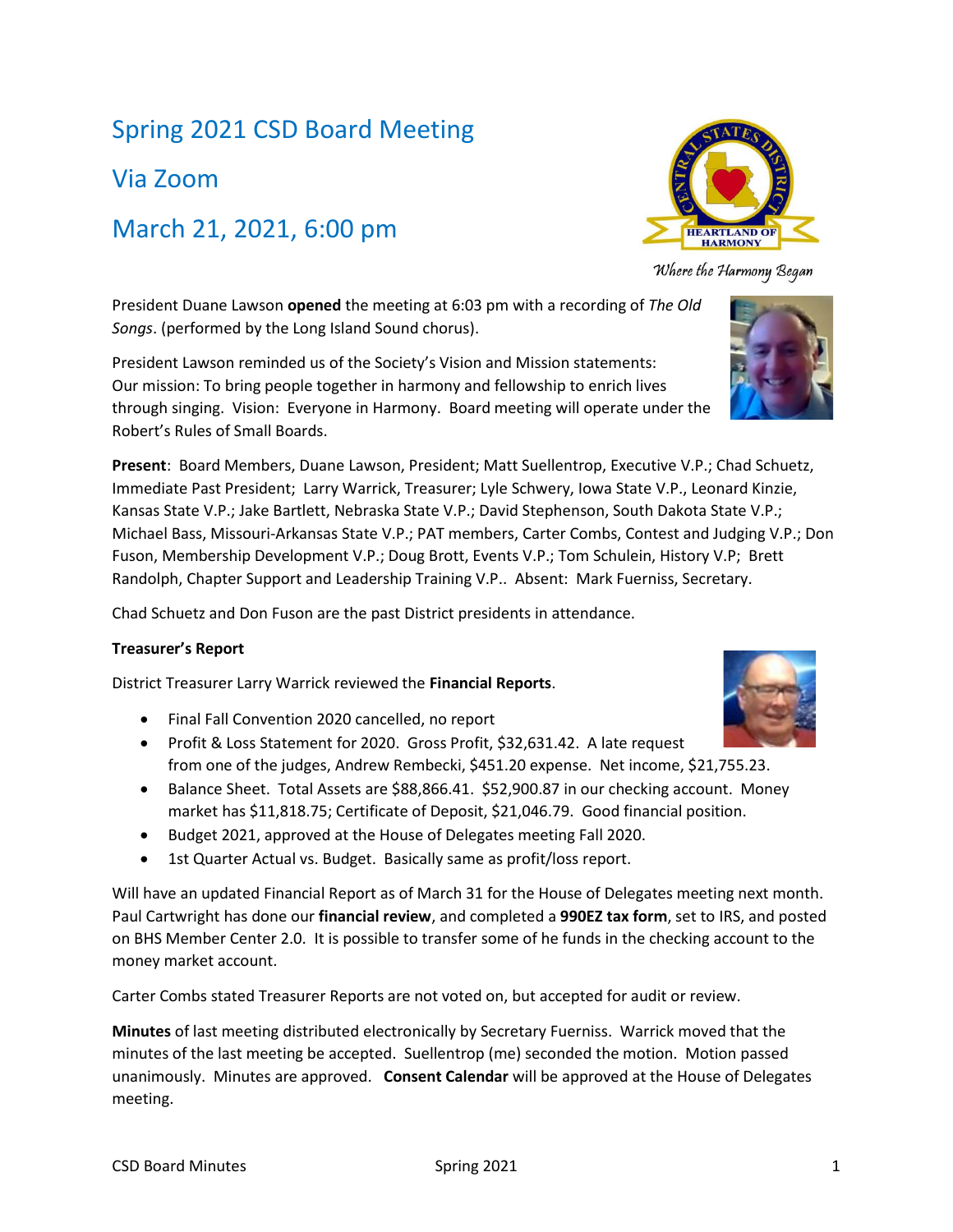### **PAT Reports**

**Carter Combs, Contest and Judging V.P**. C&J Report is totally contingent on what we decide on the fall convention. The thought was to do the entire year's District level awards during the fall convention, also our 75<sup>th</sup> Anniversary. If we have a significant turnout, especially in the choruses, we will need to consider slightly extending competition schedule to fit in a fairly significant number of quartets on Friday and chorus and quartet finals on Saturday preceding a huge celebratory show Saturday



night. Details are in Consent Calendar report. If we have all these contests, its a ton of awards but a good way to recognize and celebrate the opportunity to get back together.

**Doug Brott, Events V.P**. Contracts for Fall Convention in Lawrence are still in place at this time. Need to



contact the Lied Center to see if there are any changes that would allow us to use more of the rooms than we used two years ago. Would make it easier if we can do the entire pattern work at the Lied Center.

Fuson asked if there was a break-even number on convention registrations to keep us from losing money on the Fall Convention. We have a steep hill to climb just to get

guys back to singing much less committing to come to Lawrence. Brott, yes we will have contests but want to do more of a festival for both choruses and quartets, just to allow people to come and sing and have fun. This aspect will take additional time and coordination. Encourage chapters that wouldn't normally be there to participate. Information on the convention has not started yet. We will start putting together a marketing program. Regarding contest evaluations, Combs said if we go to more of a festival format we would need to make sure we have contests to qualify a senior chorus and a senior quartet for mid-winter and choruses for International next year. Perhaps have evaluations after the convention via Zoom. Combs will bring this idea to SCJC community. Lawson: this would be an opportunity for State V.P. to **get a feel about interest in the Fall Convention from their chapters.**

Brott added, we're still in pretty good shape for future contests. Spring and Fall 2022 and Spring 2023 conventions are taken care of. Thinking of returning to Mason City for a Spring or Fall perhaps Fall 2023. On the last site visit, Mason City was building a new Hyatt Hotel across from the Music Man Square, and there are wonderful facilities at North Iowa Area Community College. Iowa City changed to spring of 2023 and we also have Iowa City scheduled for Spring 2025. We're looking to see if we can get Lawrence again in Fall 2024. Perhaps Lincoln, Springfield, Cedar Rapids, Altoona at some future time.

**Jeff Veteto**. **Virtual HEP school** happened yesterday. Extremely easy to get coaches for this event. No travel involved. It was free. Seven quartets being coached by about that many coaches. Suellentrop took care of Zoom technology issues. Feedback has been good. Suellentrop: it was great that we provided this opportunity to quartets rather than skipping it this year. Thanks to Jeff for making it happen. Veteto commented having the ladies as a part of HEP adds a nice



dimension to HEP; the amazing coaches available in CSD. It was suggested to have at least one more before fall contest. A great day. There were couple quartets leery about getting together just yet. Suellentrop may put together a tech sheet for future virtual HEP. An external microphone seemed to work well.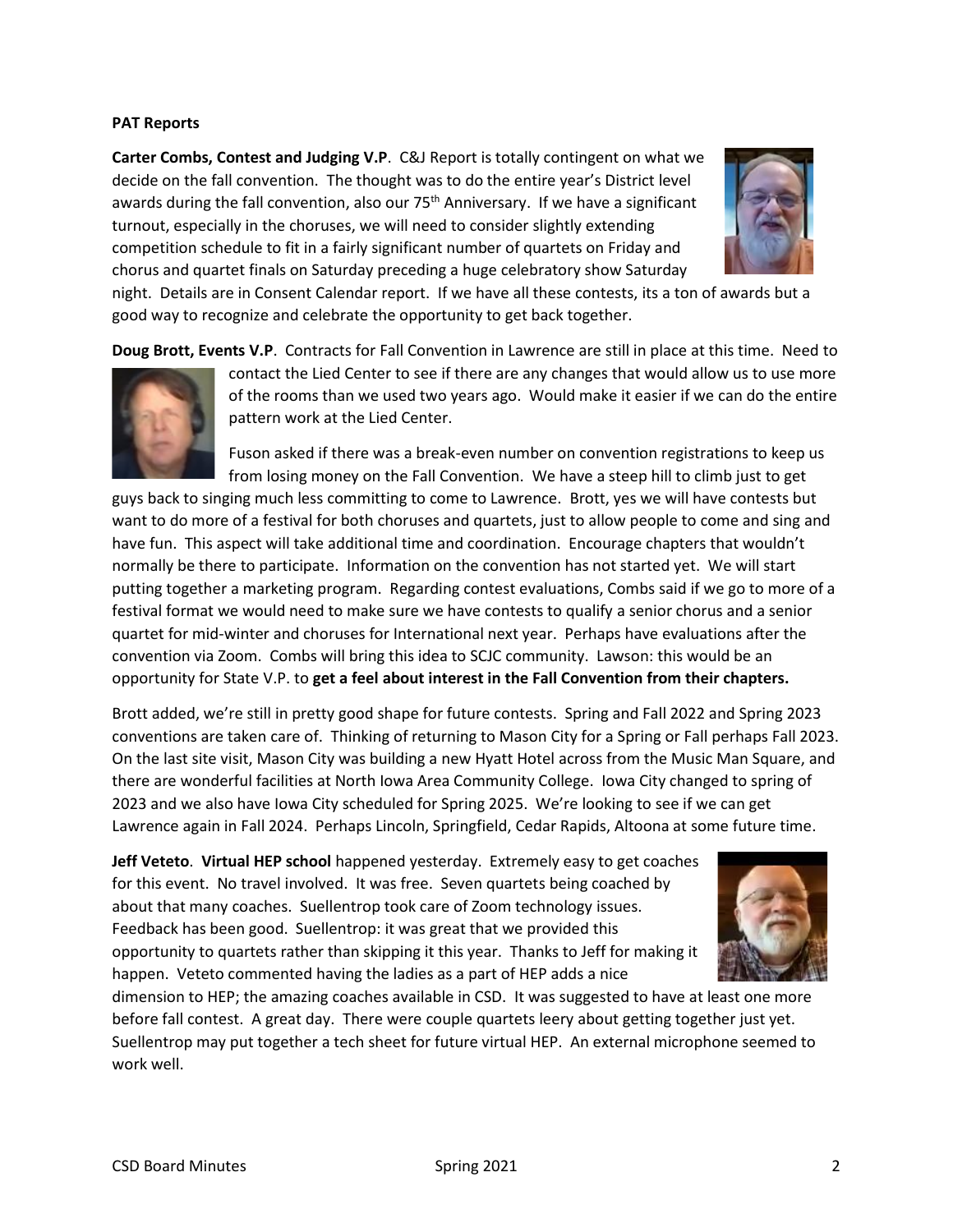**Brett Randolph, Leadership Training**. Had to scrape original plans as Missouri Western was not



allowing outside groups onto their campus. Leadership Academy was grouped with Harmony Hall and housed with virtual Mid-Winter. Created our own space at Mid-winter. Anyone with registration to Midwinter was allowed to attend our Leadership Academy as well as access to all the shows, Harmony U classes, and events during Mid-Winter. Probably the highest value we were able to offer our members for Leadership Academy.

No travel, hotel, food costs. We did not have as many people attend as we were hoping especially from Central States. Can't replace the face-to-face interaction with others sharing same role. The line-up we offered and facilitators were top notch. Did not get a firm schedule of events set until a few days before

the event. The event was very beneficial for those attending. Randolph estimated that about 10% of our attendees were from outside out district. Harmony Hall has provided no attendance statistics. Schuetz challenged the president to work with Society LOPT to get information solidified well before the event to share with our chapters. If we are going to get people at LA, we need to be able to share what is happening. There was a question as to who at Harmony Hall we need to work with following recent Harmony Hall



"reorganization". Erin Harris, Dustin, and Brent were the ones Brett talked to. Erin should know.



**Tom Schulein, History.** Nothing to share.

**Don Fuson, Member Development**. Working with Mark Fuerniss to get data into a usable format. Problem with chapters not reporting their leaders. Don was informed that if there is no chapter secretary listed,

renewals go directly to the member, thereby making a chapter celebration on a renewal impossible. A list of current chapter officers in necessary for District communications. There are still a few chapters with no leadership reported.

### **Other items**

**Donation to another Legacy Program**. Similar to [the Legacy Quartet Championship](http://ow.ly/7Rgm50DdFGv) project but chorus



oriented. Harmony Hall asked for financial assistance, ~\$700 - \$1200, to help with an archival project with chorus performances from past chorus contests. Veteto, Legacy Quartet Championship project kept us connected, a small investment is a good thing. Society doesn't have the in-house capabilities to digitize chorus archives. (\$800/district x 17 districts = \$13,600). Schuetz asked if we know how much Districts contributed, how much the Society paid, with the Legacy Quartet project. If a profit was made is it being reinvested in the new program? Will put a

pin in this topic until we get more information.

**[Power of Harmony](https://www.harmonyfoundation.org/) Presentation**. Will forward an email. Chapter in Columbus, Ohio, Men of Independence Chorus, working with Juvenile Detention Center. Tied to Harmony Foundation and Quartet Champions. Asking for a 10-15 minute presentation during the House of Delegates meeting.

**Virtual Presentation of HFI Checks.** Harmony Foundation would like to do a virtual presentation of checks during the House of Delegates meeting. HFI has a

list of donors and will not ask Districts for membership lists. HFI is interested in knowing how we are using the money we are given through HFI donor program, e.g. investing in our conventions, working with youth choruses, creating a festival or brigade, etc., any

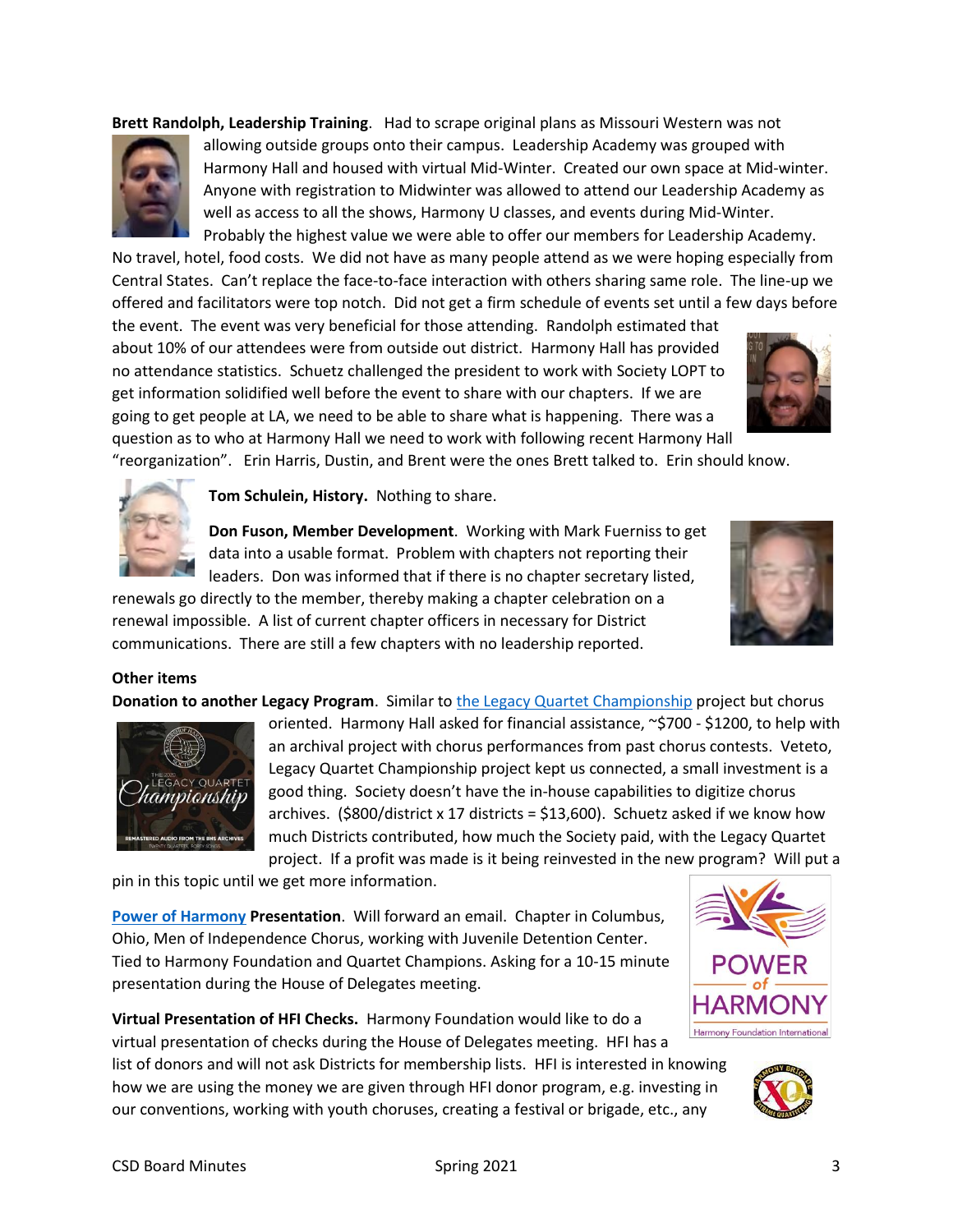additional ideas. (Duane Henry, in Cardinal District Grand Puh Bah of Brigades) Fuson, how are other districts responding to HFI outreach in comparison with BHS funds coming back to district. Lawson: Dependent on their relation with HFI or BHS before the split. No united stance from the districts. Lawson is not aware of anyone taking advantage of the \$5,000 that was budgeted by the District for regional festivals. Lyle Schwery said the Waterloo (Black Hawk Metro) Chapter is discussing having a festival rather then their annual show, invite quartets and choruses from around the state, free to the public. They may be interested in some financial support with their festival.

**[Project Connect](https://www.barbershop.org/landing-pages/project-connect-engage-new-members-online)**. A program hardly anyone understands. For lapsed members or renewing members, you can contact Society to negotiate your Society dues, e.g. 50%. Is this something we want to do with District dues? We can't control chapter dues but can control District dues. Regular District dues is \$30/year. Leave dues alone, or contact Society to match what they do? Might be a worthwhile cost to keep a

member singing in the Society. Were there other issues besides financial due to Covid that caused them to quit? Do they need to demonstrate their hardship? Bass asked about the financial impact on the District. Lawson, if they don't join, we get nothing. Would this be for this year only? How will this be communicated to District members/past members/chapters? Reaction of members that paid full price when they renewed? Bring in an "specialist" to our House of Delegates meeting. Use our CSD P.R. distribution list, Facebook, foggy mirror, to get the word out. Essential that our chapters understand what this means. They know who is missing from their risers. Want to wait to see how long this program will be in process. At district level, the District has the control to make the decision at to how long we want the program to last. We need more clarification. Have a proposal for the House of Delegates based on the Society presentation. Veteto: Board makes the decisions; House of Delegates okays them. Board needs to have a solid proposal before it goes to HOD. Lawson and Suellentrop will get more information and decide if another Board Zoom meeting is necessary.

**Member Center 2.0**. What information do you need to do your job? How often do you need this information refreshed? By default only the barbershopper's member number is viewable until the member releases their hidden information. "A dragon yet to be understood."

### **State V.P.s goals**.

President Lawson reminded the State V.P.s to ask chapter leaders whether their choruses are planning to come to the convention/celebration in the fall when they visit with their chapters.

**Nebraska, Jake Bartlett**. To get Nebraska chapters singing again. Would like to establish a brigade in Lincoln.

**Kansas, Leonard Kinzie**. Goal is to meet with all the chapters in Kansas during the year.



reelection and they should suggest who they would like to represent them as State Vice President. Kevin Barker would consider rejoining

the board.